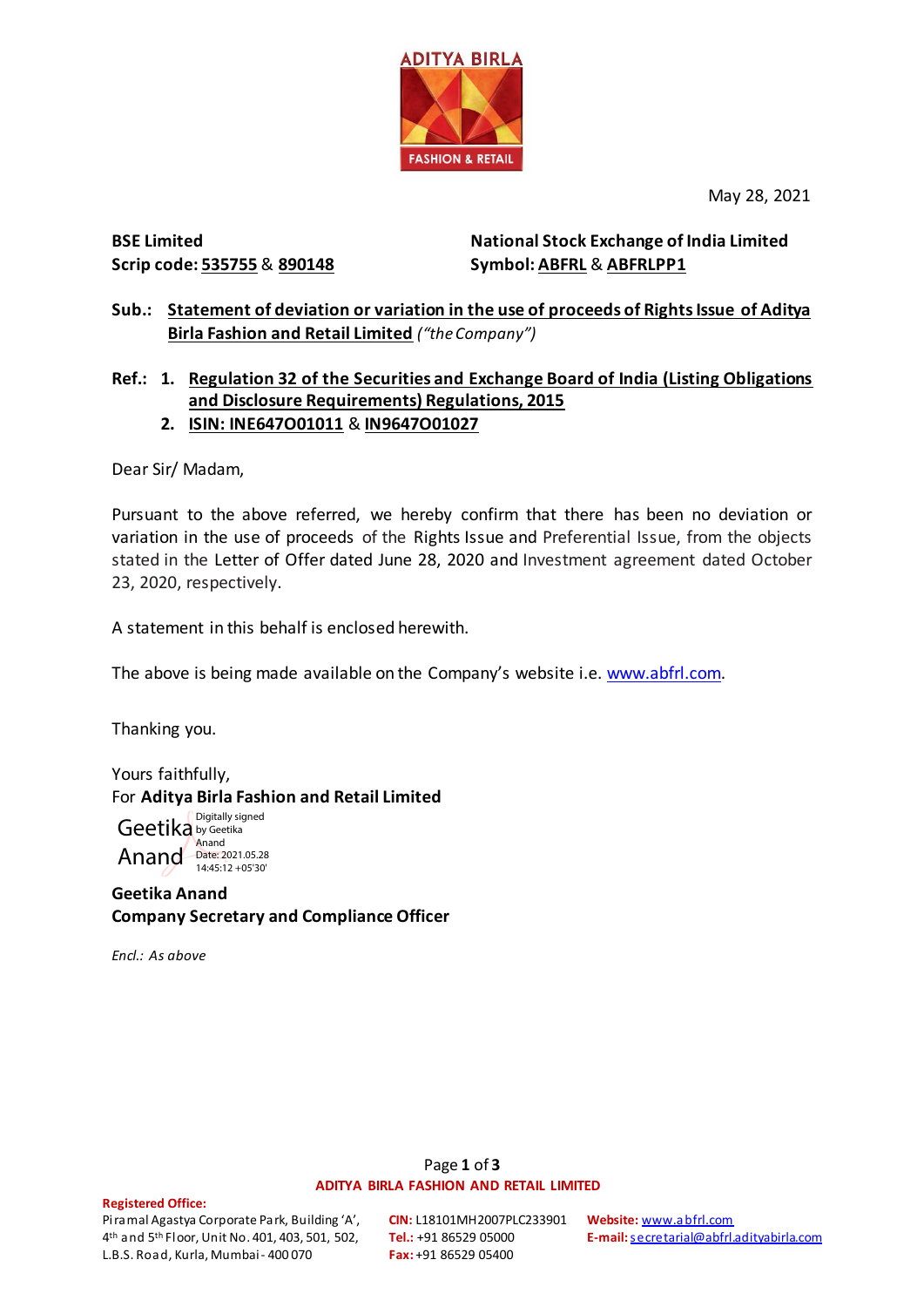

### **Statement of Deviation/Variation in utilization of funds raised**

| Name of listed entity                            | Aditya Birla Fashion and Retail Limited |                    |  |  |
|--------------------------------------------------|-----------------------------------------|--------------------|--|--|
| Mode of Fund Raising                             | Rights Issue                            | Preferential Issue |  |  |
| Date of Raising Funds                            | July 28, 2020                           | January 28, 2021   |  |  |
| Amount Raised                                    | ₹ 742.69 Crore                          | ₹ 1,499.99 Crore   |  |  |
| Report filed for Quarter ended                   | March 31, 2021                          |                    |  |  |
| Monitoring Agency                                | Applicable                              | Not Applicable     |  |  |
| Monitoring Agency Name, if applicable            | <b>Axis Bank Limited</b>                | Not Applicable     |  |  |
| Is there a Deviation / Variation in use of funds | No.                                     |                    |  |  |
| raised                                           |                                         |                    |  |  |
| If yes, whether the same is pursuant to change   | Not Applicable                          |                    |  |  |
| in terms of a contract or objects, which was     |                                         |                    |  |  |
| approved by the shareholders                     |                                         |                    |  |  |
| If Yes, Date of shareholder Approval             | Not Applicable                          |                    |  |  |
| Explanation for the Deviation / Variation        | Not Applicable                          |                    |  |  |
| Comments of the Audit Committee after review     | No Comments                             |                    |  |  |
| Comments of the auditors, if any                 | Not Applicable<br>No Comments           |                    |  |  |

### **Objectsforwhichfundshavebeen raised andwhere there has been a deviation, in the following table:**

| <b>Type of</b> | Original      | <b>Modified</b> | Original          | <b>Modified</b> | <b>Funds</b>    | <b>Amount of</b>           |
|----------------|---------------|-----------------|-------------------|-----------------|-----------------|----------------------------|
| <b>Issue</b>   | Object        | Object, if      | <b>Allocation</b> | allocation      | <b>Utilised</b> | <b>Deviation/Variation</b> |
|                |               | any             | (₹ in Crore)      | if any          | (₹ in           | for the quarter            |
|                |               |                 |                   |                 | Crore)          | according to               |
|                |               |                 |                   |                 |                 | applicable object          |
| Rights         | Repayment of  | N.A             | 745.00            | N.A             | 736.17          | Nil                        |
| Issue*         | certain       |                 |                   |                 |                 |                            |
|                | borrowings of |                 |                   |                 |                 |                            |
|                | the Company   |                 |                   |                 |                 |                            |
|                | General       | N.A             | 244.26            | N.A             | 6.52            | Nil                        |
|                | corporate     |                 |                   |                 |                 |                            |
|                | purpose       |                 |                   |                 |                 |                            |
| Preferential   | Strengthening | N.A             | 1,499.99          | N.A             | 1,499.99        | Nil                        |
| <b>Issue</b>   | the balance   |                 |                   |                 |                 |                            |
|                | sheet, pursue |                 |                   |                 |                 |                            |
|                | growth in     |                 |                   |                 |                 |                            |
|                | existing      |                 |                   |                 |                 |                            |
|                | business,     |                 |                   |                 |                 |                            |
|                | expand new    |                 |                   |                 |                 |                            |
|                | lines of      |                 |                   |                 |                 |                            |
|                | business,     |                 |                   |                 |                 |                            |

### Page **2** of **3 ADITYA BIRLA FASHION AND RETAIL LIMITED**

#### **Registered Office:**

**CIN:** L18101MH2007PLC233901 **Tel.:** +91 86529 05000 **Fax:** +91 86529 05400